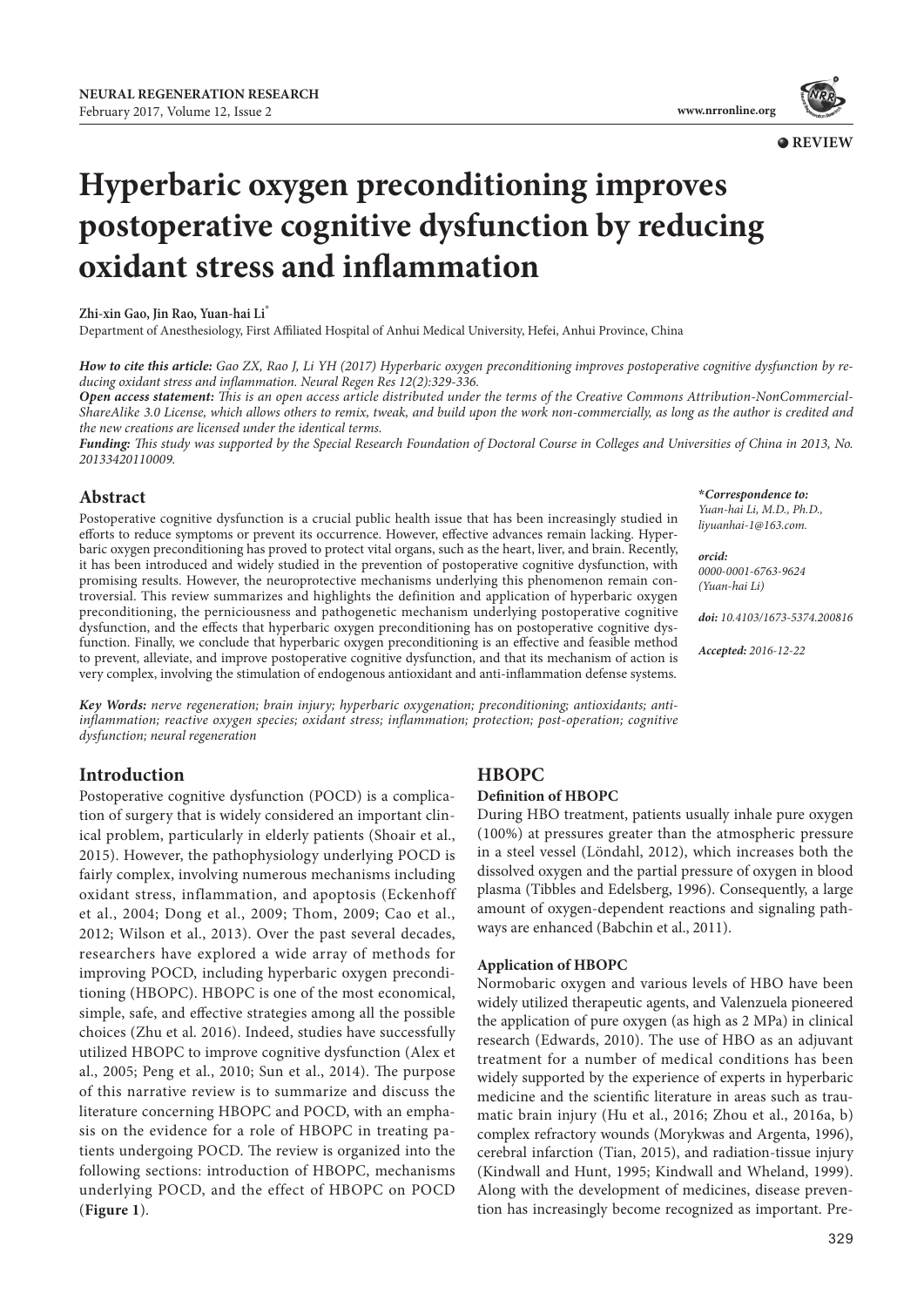

conditioning is a type of primary prevention that activates endogenous protective mechanisms, which can reduce the risk of morphologic and functional sequelae. The preconditioning state is typically defined by the response to a sublethal stimulus that extends beyond its presence in the system. This response significantly lessens the level of signal cascades for stress-activated and stress-reactive proteins, which subsequently shows a protective effect for cells. Recently, HBO has become recognized as an effective preconditioning method for reducing mental and cellular stresses, especially in regimented sessions of moderate HBO (Nie et al., 2006; Li et al., 2008). In the clinic, however, HBOPC has had only minimal impact before surgery, and no role in the surgery or post-surgical care of patients (Allen et al., 2014). HBO protocols are performed at 2.0–2.5 atmosphere absolute (ATA) oxygen partial pressures, and usually only applied for one or a few days. The physical adaptations in response to alterations in atmospheric oxygen appear to extend not only to survival, but also a preconditioned state. Similar to ischemic and stress preconditioning, many different paradigms have been used to demonstrate that either rapid or delayed tolerance is affected by the HBO (Stetler et al., 2014). To achieve the best outcome using HBOPC, it requires a certain  $O<sub>2</sub>$  concentration and high pressure. When air (20% oxygen) rather than 100%  $O_2$  was infused into the hyperbaric chamber, the tolerance was negated, demonstrating the need for high  $O<sub>2</sub>$  concentration in the hyperbaric preconditioned state (Wada et al., 2001). Additionally, Kocaoğullar et al. (2004) compared normobaric oxygen with HBO treatment of rats with cerebral vasospasm after subarachnoid hemorrhage and found that normobaric oxygen was less effective in ameliorating neurological deficits associated with the central nervous system. Many experiments have shown that HBOPC can protect against subsequent multi-organ injury to the brain, heart, or liver (Alex et al., 2005; Yu et al., 2005;

was effective in inducing tolerance against global ischemia in gerbils (Wad et al., 1996; Wada et al., 2001). Cheng et al. (2011) reported that 2.5 ATA preconditioning, 1 hour daily for 5 days, protected against subsequent global ischemic injury in rats (Cheng et al., 2011). Similarly, pretreatment with HBO has been found both to improve the degree and accelerate the rate of neurologic recovery. Additionally, long-term HBOPC paradigms have been shown to be more effective at establishing tolerance than are acute paradigms (Xiong et al., 2000; Dong et al., 2002; Nie et al., 2006; Liu et al., 2012). Animal studies of ischemia/reperfusion (I/R) injury in the myocardium have indicated that HBO preconditioning can lead to ischemia tolerance, resulting in protection against myocardial ischemia (Kim et al., 2001). In addition to these experimental studies, clinical studies have demonstrated that preconditioning patients who have coronary artery disease with HBO before on-pump cardiopulmonary bypass or coronary artery graft bypass were in a position improved myocardial function, and reduced myocardial injury, the duration of staying in the intensive care unit, blood loss, postoperative complications, and cost (Yogaratnam et al., 2010; Li et al., 2011). Karu et al. (2010) indicated that exposure to hyperoxia for a limited time before ischemia induced a mild oxidative stress and resulted in an (ischemic) preconditioning-like effect in the myocardium, which protected the heart from subsequent injury. Yu et al. (2005) performed an experimental study in rats and reported preconditioning with single-dose HBO (90 minutes) protects the rat liver against subsequent I/R injury. Ren et al. (2008) similarly reported that HBO preconditioning increased the number of new cells and the density of microcirculation in the regenerating liver. Therefore, HBO preconditioning is an encouraging and feasible therapeutic strategy for protecting organs from the subsequent lethal stimulus. The effect and

Qin et al., 2008). Previous studies suggest that preconditioning with pressures of 2 ATA 3–5 sessions/every other day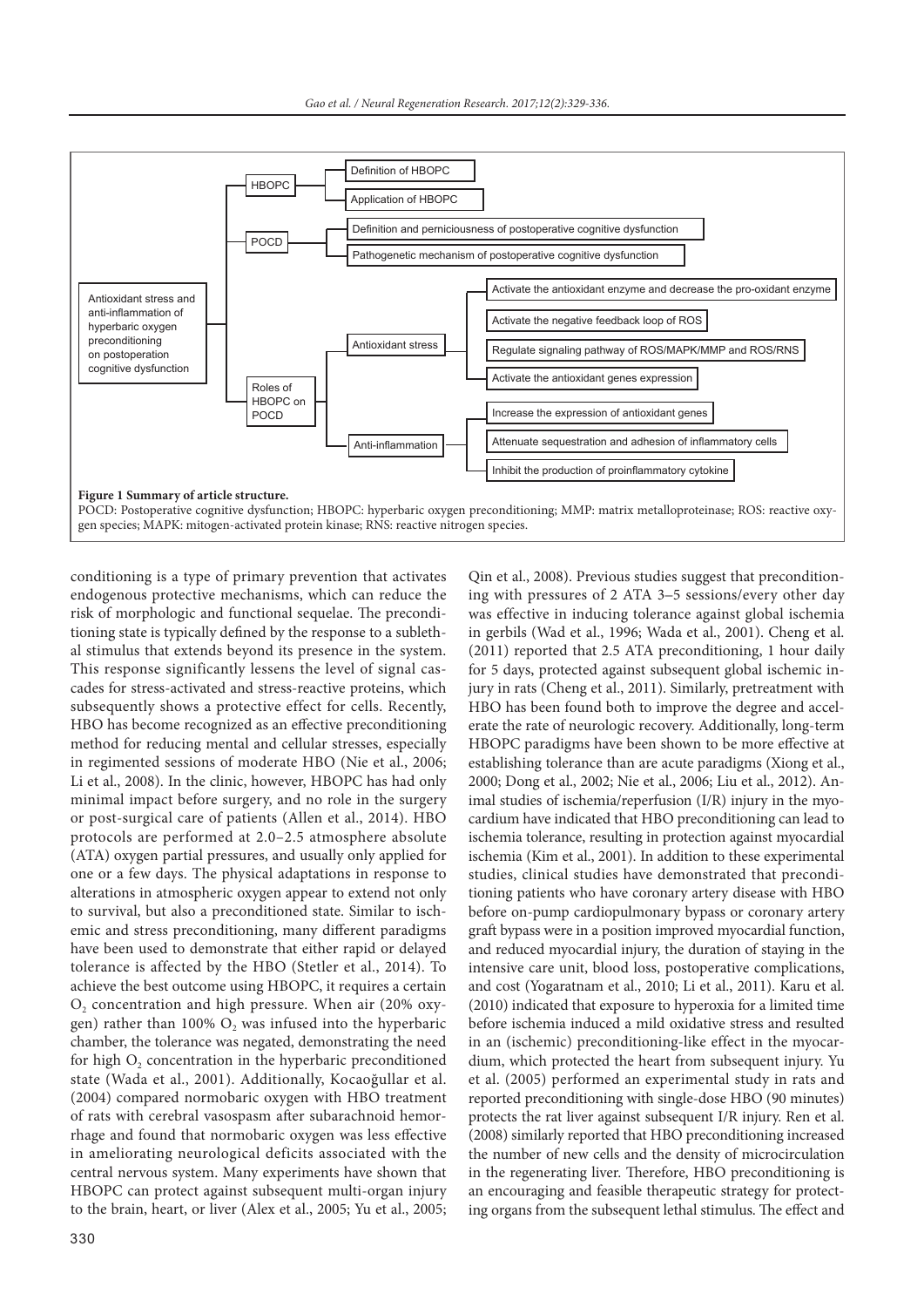mechanism of HBOPC on POCD will be described below.

# **POCD**

## **Definition and perniciousness of POCD**

Every year, numerous people undergo surgery hoping that the operation will lighten symptoms, heal diseases, and improve quality of life (Berger et al., 2015). Although there is much interest in, and controversy about, the mechanism and treatment of POCD, there is little doubt that cognitive decline after surgery (especially in the elderly population) is a critical clinical issue that shows a high morbidity. POCD is defined as an impairment in mental processes of perception, memory, and information processing that occurs in the postoperative period (Hanning, 2005), and which is diagnosed by specific tests after exclusion of other neurological complications. Both cardiac surgery and non-cardiac surgery are associated with the cognitive dysfunction after hospital discharge from 30% to 50% of patients (Newman et al., 2001; McDonagh et al., 2010; Selnes et al., 2012). One study reported the incidence of cognitive decline to be 53% at discharge, 36% at 6 weeks after discharge, 24% at 6 months after discharge, and 42% at 5 years after coronary-artery bypass grafting (Newman et al., 2001). Shoair et al. (2015) showed that 15.9% of older adult patients developed POCD within 3 months after elective major non-cardiac surgery. Other studies have found that POCD is associated with poor shortterm and long-term outcomes, including an increased risk of disability, increased expenditure on hospitalization, inability to cope independently, reduced quality of life, and possible permanent dementia (Hovens et al., 2014; Shoair et al., 2015). Patients with POCD are at an increased risk of death in the first year after surgery and the elderly (aged 60 years or older) are at a significant risk for long-term cognitive problems (Moller et al., 1998; Monk et al., 2008; Avidan et al., 2009; Steinmetz et al., 2009).

#### **Pathogenic mechanism of POCD**

There is strong standpoint that cognitive decline experienced by elderly patients is directly mediated by neuro-inflammation and the enhancement of amyloid-beta oligomerization after surgery and general anesthesia (Bedford, 1955; Eckenhoff et al., 2004; Müller et al., 2004; Newman et al., 2007; Dong et al., 2009; Cao et al., 2012). At the same time, some results suggest that surgery results in neuro-inflammation and cognitive impairment, and that anesthesia might not be an essential influential factor for these effects (Zhang et al., 2015; Zhou et al., 2015). Despite these controversies, existing evidence has confirmed that neuro-inflammatory response to operative stress is an independent risk factor associated with the development of POCD (Wan et al., 2007; Barrientos et al., 2012; Hovens et al., 2014; Lu et al., 2015; Ma et al., 2015; Zheng et al., 2015). Amyloid beta, the peptide associated with Alzheimer's disease, was also detected in the serum of POCD patients. Another important player is acetylcholine, which has significant roles in memory, learning, and attention (Hshieh et al., 2008). The most likely mechanism underlying POCD is a central cholinergic deficiency caused by the deregulation of cholinergic anti-inflammatory pathways, which results in increased inflammation (Inouye, 2006; Androsova et al., 2015). Many scholars have highlighted the importance of the cholinergic reflex in resolving the inflammatory pathogenesis of several diseases, including sepsis (Borovikova et al., 2000), rheumatoid arthritis (van Maanen et al., 2009), and colitis (Ghia et al., 2007). Researchers have reported that pro-inflammatory cytokines, including interleukin (IL)-1 and tumor necrosis factor-alpha (TNF-α), play key roles in mediating surgery-induced neuro-inflammation and subsequent cognitive decline (Cibelli et al., 2010; Terrando et al., 2010). Results reveal that surgery, not propofol-based anesthesia, induces neuro-inflammation and the impairment of learning and memory. Pyrrolidine dithiocarbamate attenuates these effects by inhibiting nuclear factor-kappa B activation and downstream matrix metallopeptidase 9 activity (Zhao et al., 2013; Zhang et al., 2014). Other studies have demonstrated that peripheral surgery affects the blood-brain barrier through the release of TNF-α. This promotes macrophage migrating into the hippocampus (Rudolph et al., 2008; Terrando et al., 2011; Vacas et al., 2013). Activation of α7 nicotinic acetylcholine receptors trigger an endogenous inflammation-resolving pathway that has been proven to be useful in blocking TNF-α-induced nuclear factor-kappa B activation and cognitive decline after surgery (Terrando et al., 2011). Jiang et al. (2015) suggested that IL-6 has a crucial role in POCD, and that IL-6R antagonists may serve as novel agents for its prevention or treatment. Chen et al. (2015) also demonstrated that dexmedetomidine reduces the incidence of POCD by suppressing inflammation in aged patients.

# **Roles of HBOPC on POCD**

Cognitive decline after surgery includes deterioration in cognition, disturbance in attention, and reduced awareness of the environment. In light of recent clinical developments, HBO preconditioning has been shown to protect against focal and global cerebral ischemia as well as traumatic brain injury (Cheng et al., 2011; Yan et al., 2011; Lin et al., 2012). Furthermore, HBO preconditioning can promote both cerebral-protective and cardiac-protective effects, as determined by biochemical markers of neuronal and myocardial injury and clinical consequences in patients experiencing on-pump coronary artery bypass-graft surgery (Yogaratnam et al., 2010; Li et al., 2011). Additionally, Alex et al. (2005) indicated that while pretreatment with 2.4-ATA HBO can reduce neuropsychometric dysfunction and modulate the inflammatory response that occurs after cardiopulmonary bypass. In basic studies, Sun et al. (2014) indicated that HBO preconditioning can significantly lessen cognitive impairment, and that it can be considered responsible for decreases in pro-inflammatory (either systemic or central) cytokines and caspase-3 activity. Similarly, Peng et al. (2010) indicated that continuous HBOPC could lead to an apparent improvement in impairments of associative learning and spatial memory. The study also showed that HBOPC has an effective anxiolytic effect and provided experimental evidence that supports the idea that HBOPC is useful for treating some affective disorders, including post-traumatic stress disorder. All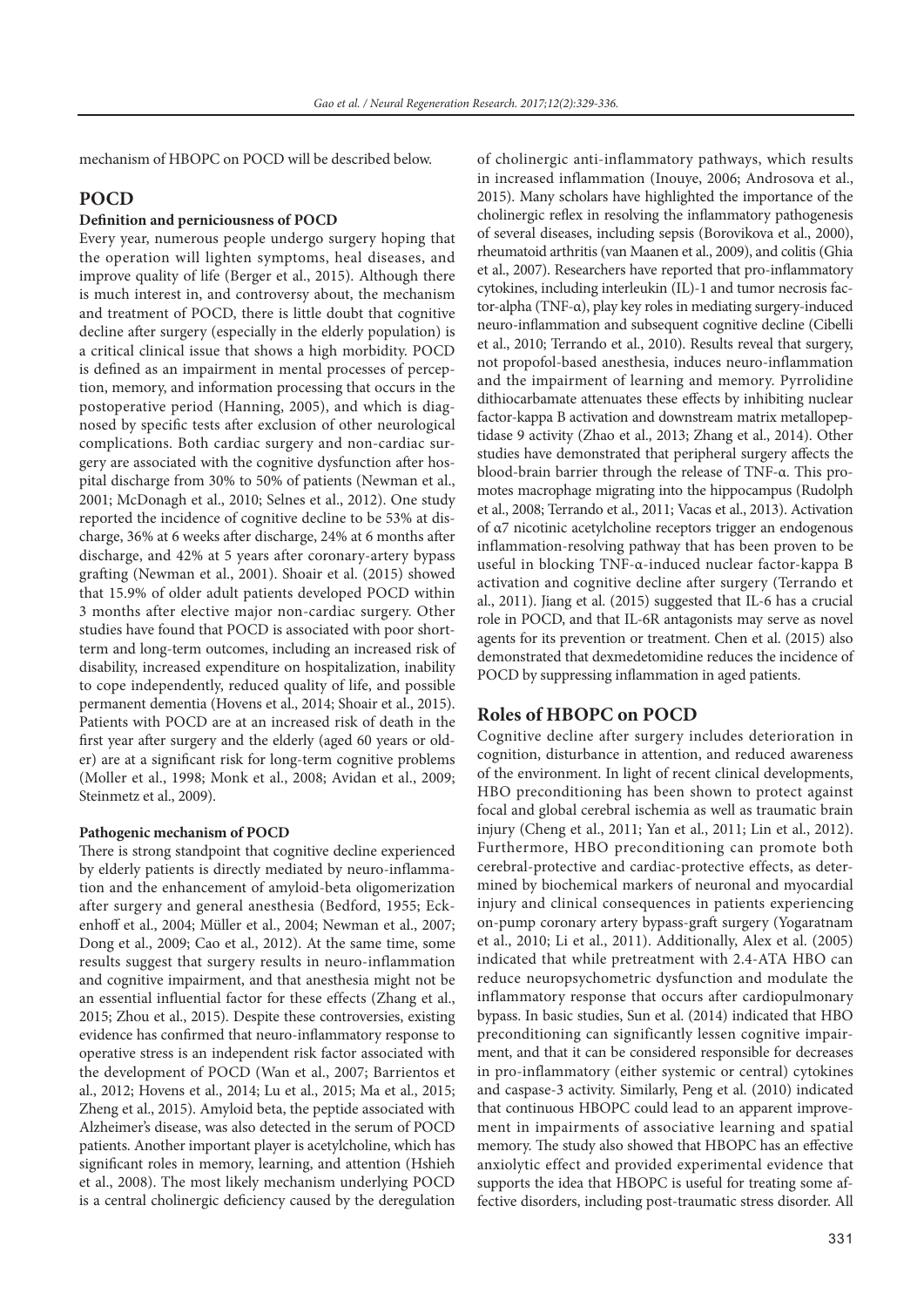these results showed that HBO preconditioning is a safe and feasible procedure that can attenuate cognitive impairments after surgery. Additionally, they show that it is associated with anti-oxidants stress, anti-inflammation, and anti-apoptosis, as well as increased regional cerebral blood flow distribution and improvement of blood-brain barrier integrity (Li et al., 2007; Micarelli et al., 2013; Tian et al., 2013; Sun et al., 2014). Among these phenomena, the anti-oxidative stress and anti-inflammatory action of HBOPC are considered two crucial mechanisms with respect to easing POCD.

#### **Antioxidant stress**

(1) Anti-oxidative stress is achieved through activation of antioxidant enzymes and the decrease of pro-oxidant enzymes. HBO can elevate the partial pressure of oxygen and enhance the cellular tolerance against harmful stimuli by inducing the expression of cell protective proteins (Thom, 2009). Several studies have shown that the endogenous antioxidant-defense system becomes active in parallel with the development of HBOPC-induced neuroprotection (Nie et al., 2006; Thom, 2009; Huang et al., 2014). Numerous studies have shown that repeated preconditioning with HBO, but not normal conditions, can protect the spinal cord against I/R damage (Nie et al., 2006; Lu et al., 2012; Huang et al., 2014). These results have been attributed to the protective effect of upregulated HO-1, and the activity of catalase and superoxide dismutase (SOD), which are triggered by HBO preconditioning (Li et al., 2007). Further investigations have shown that when dimethylthiourea, a potent free radical scavenger, was administered before each session of HBO treatment, the HBO-induced catalase and SOD activities were abolished. Similarly, when the catalase inhibitor 3-amino-1,2,4-triazole or dimethylthiourea was administered before spinal cord ischemia, the ischemic tolerance induced by HBOPC was attenuated (Nie et al., 2006; Huang et al., 2014). HBOPC was shown to decrease mortality rate, improve neurological recovery, lessen neuronal injury, reduce the level of malondialdehyde, and increase antioxidant activity of catalase and SOD (Li et al., 2008). Repeated HBO exposure supplies protection against oxygen toxicity in the central nervous system and this may be attributed to the decreased enzymatic activity of the antioxidant system and reduced levels of peroxynitrite, primarily in the hippocampus (Arieli et al., 2014). In related work, Peng et al. (2010) suggested that HBOPC is beneficial for the improvement of anxiety-like behavior and cognitive impairments arising from a single prolonged exposure to stress, and that this effect might be associated with inhibition of neuronal apoptosis *via* upregulation of thioredoxin reductase in stressed rats. These results confirmed that HBO preconditioning can induce upregulation of antioxidant-enzyme activity, leading to the generation of tolerance against I/R injury in the brain (Li et al., 2008). Expression of antioxidant enzymes, including Cu/Zn-superoxide dismutase, catalase, and glutathione peroxidase, have been shown to be enhanced by HBOPC (Kim et al., 2001; Li et al., 2008). Additionally, levels of pro-oxidant enzymes such as inducible nitric oxide synthase and gp91-phox have

been shown to significantly decrease after HBOPC (Zhang and Gould, 2014). However, few animal experiments reported that in the hippocampus of preconditioned rats, the activities of glutathione reductase and glucose-6-phosphate dehydrogenase were substantially decreased, while the activity of glutathione peroxidase was greatly increased (Arieli et al., 2014).

(2) Anti-oxidative stress is also achieved through the reactive oxygen species negative feedback loop. Transiently increased reactive oxygen species (ROS) levels activate a negative feedback loop, which leads to downregulation of oxidant enzymes and upregulation of antioxidant enzymes, thereby limiting subsequent higher levels of reactive species of oxygen and nitrogen production (Zhang and Gould, 2014). Furthermore, these results also indicate that ROS-related enzymes, including inducible nitric oxide synthase and nicotinamide adenine dinucleotide phosphate oxidase, rather than the ROS itself, can be crucial therapeutic targets for inhibiting oxidative stress.

(3) Anti-oxidative stress can also result from regulation of the ROS/mitogen-activated protein kinase (MAPK)/matrix metalloproteinase (MMP) and ROS/reactive nitrogen species (RNS) signaling pathways. HBO repairs ischemic wounds by decreasing the phosphorylation of extracellular signal-regulated kinases 1/2, c-Jun N-terminal kinase, and c-Jun, which suggests that mitogen-activated protein kinase is downregulated. All these results demonstrate that HBO acts *via* the ROS/MAPK/MMP signaling pathway to decrease neurodegeneration and ameliorate healing of ischemic wounds (Zhang and Gould, 2014). For example, the level of oxidative stress in ischemic wound tissue will be highly enhanced when the effect of HBO is completely blocked (Zhang and Gould, 2014). The oxidized N-linoleoyl tyrosine marker is sufficiently sensitive to detect oxidative stress imposed on cells and cell-free systems and to react selectively with the various ROS/RNS that are induced as a result. Thus, it is very useful for characterizing oxidative stress in general, and possibly also in oxidative stress-associated diseases (Szuchman et al., 2006). In one ingenious and delicate experiment, the oxidized N-linoleoyl tyrosine marker and the protein products of advanced oxidation were analyzed to demonstrate that preconditioning with multiple short HBO exposures followed by a long exposure will lead to a decrease in oxidative adducts, reaching even lower levels than that which initially existed in the control group. Endogenous antioxidant defense mechanisms induced by HBOPC play an important role in the formation of tolerance against long HBO exposure (Palzur et al., 2011).

(4) Antioxidant gene expression is another factor that increases anti-oxidative stress. Ferrer et al. (2007) showed that HBO can also act to activate antioxidant genes in human tissue. Endothelial cells are sensitive to high pressure oxygen exposure, which easily triggers the expression of many Nrf2-regulated antioxidant genes and molecular chaperones (Godman et al., 2010a, b). Additionally, the expression of antioxidant genes also occurs in other cells and tissues activated by HBO (Padgaonkar et al., 1997; Dennog et al., 1999; Rothfuss et al.,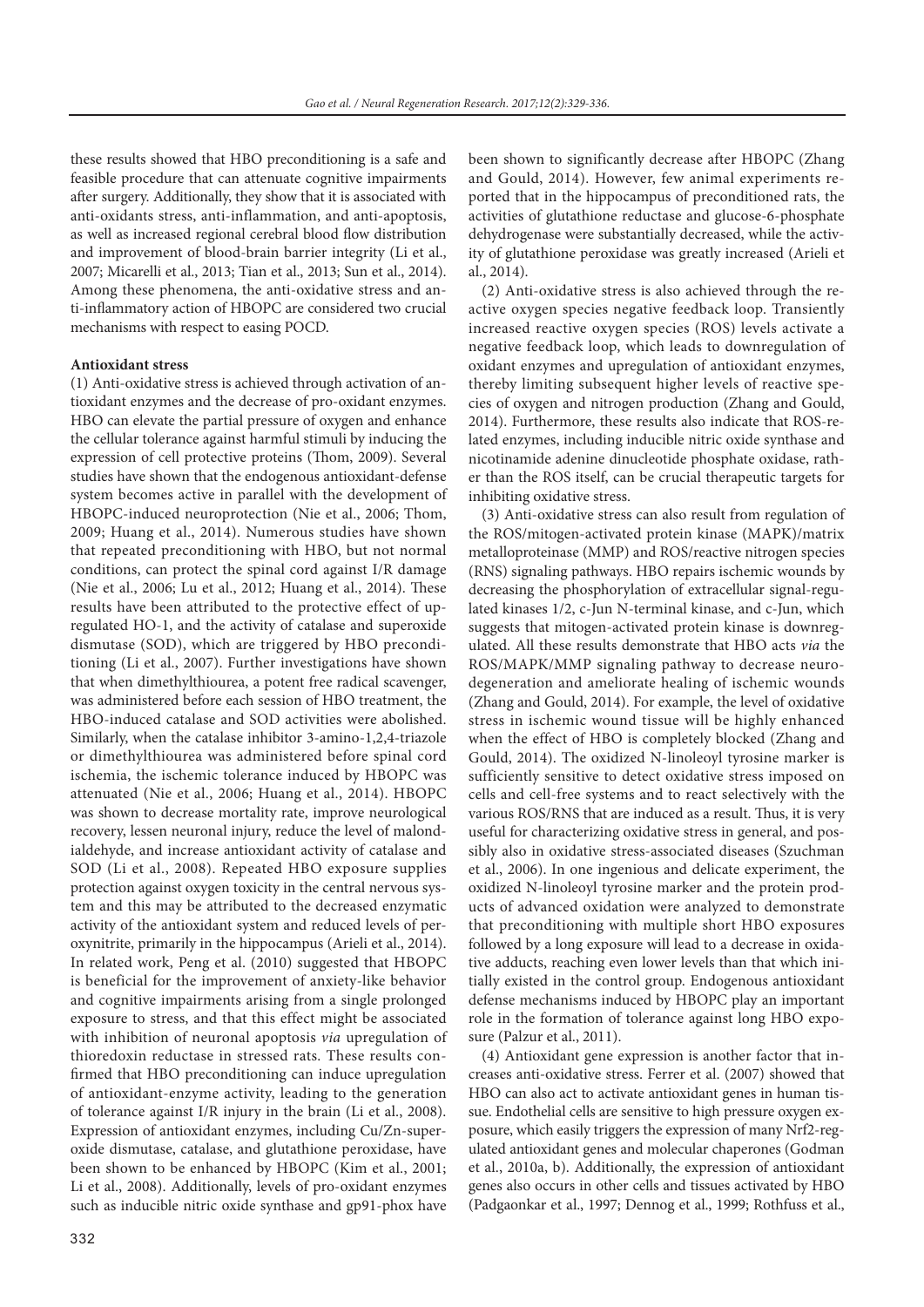2001; Verma et al., 2015).

All these observations serve to illustrate central role that anti-oxidative stress has as a mechanism underlying HBO treatment. The findings strongly suggest that HBO preconditioning is a potentially promising treatment for preventing the development of cognitive impairment after surgery.

#### **Anti-inflammation**

Despite advances in surgical techniques, the incidence of neuropsychometric dysfunction after surgery is high. Previous studies have demonstrated that the systemic and central inflammatory response plays a critical role in the development of postoperative cognitive impairment (Cibelli et al., 2010; Fidalgo et al., 2011; Barrientos et al., 2012; He et al., 2012; Hovens et al., 2014; Sun et al., 2014), and HBO treatment can improve POCD by attenuating inflammatory responses (Alex et al., 2005; Daniel et al., 2011; Lin et al., 2012a, b).

(1) Inflammatory responses can be reduced by increased expression of antioxidant genes. ROS plays a significant role in transduction cascades and pathways (Allen and Balin, 1989; Maulik, 2002; Ushio-Fukai and Alexander, 2004; Calabrese et al., 2007). HBO-related anti-inflammatory action can be partially induced through increased expression of antioxidant genes and other cellular defense genes *via* non-cytotoxic oxidative stimuli (Godman et al., 2010a, b; Matsunami et al., 2010, 2011; He et al., 2011; Simsek et al., 2011).

(2) Attenuation of inflammatory cells sequestration and adhesion can also reduce inflammatory responses. Tissue inflammation can occur when circulating neutrophils adhere to vascular endothelium through interactions with β2-integrins. However, neutrophil β2-integrin function is inhibited by exposure to HBO (Thom et al., 2008; Thom, 2009). In some cases, when animals or humans are exposed to HBO (2.8–3.0 ATA), the ability of circulating neutrophils to adhere to target tissues is temporarily inhibited, and inflammation is subsequently reduced (Thom, 1993; Zamboni et al., 1993; Thom et al., 1997; Labrouche et al., 1999; Kalns et al., 2002). In ameliorating I/R injuries, HBO is notably superior to β2-integrin monoclonal antibodies because it does not compromise the immune system (Mileski et al., 1990; Buras et al., 2006). At the same time, HBO exposure also leads to the impaired synthesis of cyclic guanosine monophosphate (Chen et al., 1996), which consequently reduces the activity of the neutrophil specific adhesion molecule CD18 (Malik and Lo, 1996). In the meantime, intercellular adhesion molecule 1, which is a marker of acute and chronic inflammation, acts as the receptor of leukocyte function associated antigen-1 (CD11a/CDx18). This antigen is expressed on various inflammatory cells, including neutrophils, monocytes, and lymphocytes. For example, some studies have indicated that levels of intercellular adhesion molecule 1 are downregulated by HBO (Buras et al., 2000). By downregulating the accumulation of these cellular adhesion molecules, neutrophil sequestration and adhesion is attenuated, which reduced inflammation (Zamboni et al., 1993).

(3) Inflammation is also reduced through the inhibition

of pro-inflammatory cytokine production. The production of pro-inflammatory cytokines by monocyte-macrophages is inhibited after exposure to HBO. Pro-inflammatory cytokine-regulating adhesion molecules and enhancement of heme oxygenase-1 and heat shock proteins (*e.g*., heat shock protein 70) (Rothfuss et al., 2001) are all mechanisms considered to play important roles in the anti-inflammatory effects of HBO. Compared with cells isolated from HBO-exposed rats (Lahat et al., 1995), those isolated from rats that were not previously exposed to HBO released more TNF-α. Additionally, in endotoxic rats, HBO treatment inhibits the endotoxin lipopolysaccharide-induced pro-inflammatory cytokines in monocytes and macrophages (Benson et al., 2003). Niu et al. (2007) reported that pyrogenic fever is prevented and suppressed by HBO *via* decreased overproduction of circulating TNF-α and hypothalamic prostaglandin E2. Similarly, several studies have demonstrated that the rise of TNF-α (Huang et al., 2006) and IL-6 (Niu et al., 2009) induced by lipopolysaccharide administration also can be significantly decreased by HBO pretreatment. Further, HBO decreases the release of IL-1β and TNF-a in monocytes and macrophages derived from human blood (Benson et al., 2003). HBO exposure is also indicated to lessen cytokine induction (Yamashita and Yamashita, 2000; Kang et al., 2014). Additionally, HBO pretreatment inhibits activated inflammation and gliosis, and stimulates angiogenesis, neurogenesis, and production of IL-10. This consequently improves outcomes of traumatic brain injury (Lin et al., 2012). Pretreatment with HBO is beneficial for recovery after brain surgery, and can enhance expression of osteopontin, which reduces the expression of IL-1β/nuclear factor-κ-gene binding and expansive protein kinase B (Akt) (Hu et al., 2015).

#### **Discussion**

As presented here, there is substantial evidence for a central involvement of oxidant stress and inflammatory response in POCD. In addition, numerous basic and clinical studies have demonstrated that HBOPC has a protective effect on POCD by reducing the detrimental inflammation and balancing the oxygen free radicals. The mechanism underlying preconditioning is not yet fully understood. Many researchers have suggested that HBOPC can alleviate cognitive impairment after surgery (Sun et al., 2014) and subsequently decrease the density of apoptotic cells and further recovery of nerve function (Wang et al., 2009; Lu et al., 2013). The mechanism underlying the protection might involve the reduction of systemic and hippocampal pro-inflammatory cytokines (Cheng et al., 2011) and upregulation of heat-shock protein 32 (Nie et al., 2006). Based on the experimental evidence, the prospect for using HBOPC to reduce cognitive impairment after surgery is bright. However, the number of relevant clinical studies remains low at present. Therefore, further studies are critical for understanding the fundamental mechanisms of this phenomenon and to explore the optimal parameters for pretreatment.

**Author contributions:** *ZXG prepared the paper. JR prepared the reference format. YHL presented the idea of the review. All authors approved the final version of the paper.* **Conflicts of interest:** *None declared.*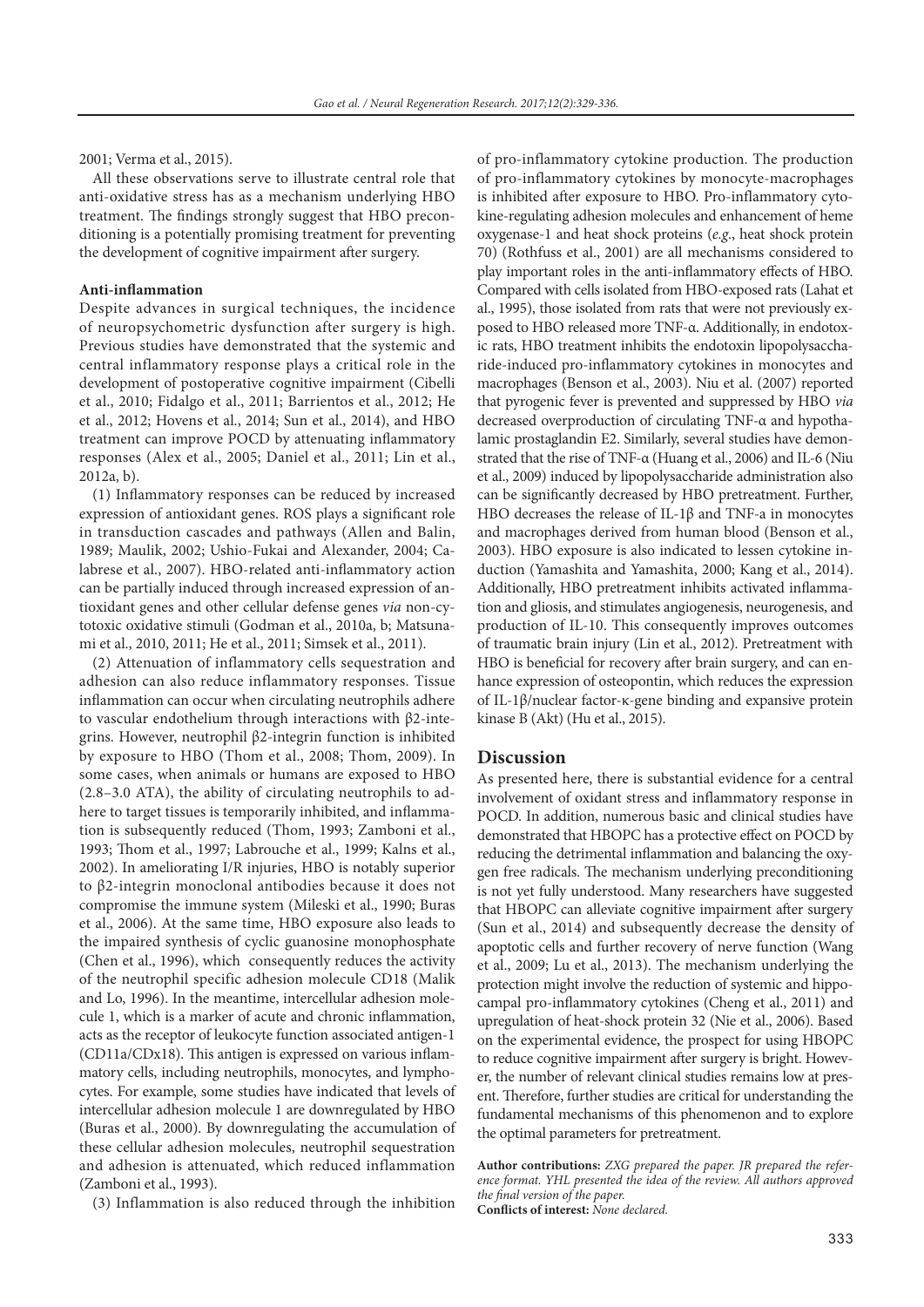**Plagiarism check:** *This paper was screened twice using CrossCheck to verify originality before publication.*

**Peer review:** *This paper was double-blinded and stringently reviewed by international expert reviewers.*

#### **References**

- Alex J, Laden G, Cale AR, Bennett S, Flowers K, Madden L, Gardiner E, McCollum PT, Griffin SC (2005) Pretreatment with hyperbaric oxygen and its effect on neuropsychometric dysfunction and systemic inflammatory response after cardiopulmonary bypass: a prospective randomized double-blind trial. J Thorac Cardiovasc Surg 130:1623- 1630.
- Allen M, Golembe E, Gorenstein S, Butler G (2014) Protective effects of hyperbaric oxygen therapy (HBO2) in cardiac care-A proposal to conduct a study into the effects of hyperbaric pre-conditioning in elective coronary artery bypass graft surgery (CABG). Undersea Hyperb Med 42:107-114.
- Allen R, Balin AK (1989) Oxidative influence on development and differentiation: an overview of a free radical theory of development. Free Radic Biol Med 6:631-661.
- Androsova G, Krause R, Winterer G, Schneider R (2015) Biomarkers of postoperative delirium and cognitive dysfunction. Front Aging Neurosci 7:112.
- Arieli Y, Kotler D, Eynan M, Hochman A (2014) Hyperbaric oxygen preconditioning protects rats against CNS oxygen toxicity. Respir Physiol Neurobiol 197:29-35.
- Avidan MS, Searleman AC, Storandt M, Barnett K, Vannucci A, Saager L, Xiong C, Grant EA, Kaiser D, Morris JC (2009) Long-term cognitive decline in older subjects was not attributable to non-cardiac surgery or major illness. Anesthesiology 111:964.
- Babchin A, Levich E, Sivashinsky G (2011) Osmotic phenomena in application for hyperbaric oxygen treatment. Colloids Surf B Biointerfaces 83:128-132.
- Barrientos RM, Hein AM, Frank MG, Watkins LR, Maier SF (2012) Intracisternal interleukin-1 receptor antagonist prevents postoperative cognitive decline and neuroinflammatory response in aged rats. J Neurosci 32:14641-14648.
- Bedford P (1955) Adverse cerebral effects of anaesthesia on old people. Lancet 266:259-264.
- Benson R, Minter L, Osborne B, Granowitz E (2003) Hyperbaric oxygen inhibits stimulus‐induced proinflammatory cytokine synthesis by human blood‐derived monocyte‐macrophages. Clin Exp Immunol 134:57-62.
- Berger M, Nadler JW, Browndyke J, Terrando N, Ponnusamy V, Cohen HJ, Whitson HE, Mathew JP (2015) Postoperative cognitive dysfunction: minding the gaps in our knowledge of a common postoperative complication in the elderly. Anesthesiol Clin 33:517-550.
- Borovikova LV, Ivanova S, Zhang M, Yang H, Botchkina GI, Watkins LR, Wang H, Abumrad N, Eaton JW, Tracey KJ (2000) Vagus nerve stimulation attenuates the systemic inflammatory response to endotoxin. Nature 405:458-462.
- Buras JA, Stahl GL, Svoboda KK, Reenstra WR (2000) Hyperbaric oxygen downregulates ICAM-1 expression induced by hypoxia and hypoglycemia: the role of NOS. Am J Physiol Cell Physiol 278:C292-C302.
- Buras JA, Holt D, Orlow D, Belikoff B, Pavlides S, Reenstra WR (2006) Hyperbaric oxygen protects from sepsis mortality via an interleukin-10–dependent mechanism. Crit Care Med 34:2624-2629.
- Calabrese V, Mancuso C, Calvani M, Rizzarelli E, Butterfield DA, Stella AMG (2007) Nitric oxide in the central nervous system: neuroprotection versus neurotoxicity. Nat Neurosci 8:766-775.
- Cao L, Li L, Lin D, Zuo Z (2012) Isoflurane induces learning impairment that is mediated by interleukin  $1β$  in rodents. PLoS One 7:e51431.
- Chen Q, Banick PD, Thom SR (1996) Functional inhibition of rat polymorphonuclear leukocyte B2 integrins by hyperbaric oxygen is associated with impaired cGMP synthesis. J Pharmacol Exp Ther 276:929-933.
- Cheng O, Ostrowski RP, Wu B, Liu W, Chen C, Zhang JH (2011) Cyclooxygenase-2 mediates hyperbaric oxygen preconditioning in the rat model of transient global cerebral ischemia. Stroke 42:484-490.
- Cibelli M, Fidalgo AR, Terrando N, Ma D, Monaco C, Feldmann M, Takata M, Lever IJ, Nanchahal J, Fanselow MS (2010) Role of interleukin‐1β in postoperative cognitive dysfunction. Ann Neurol 68:360-368.
- Daniel RAF, Cardoso VK, Góis Jr E, Parra RS, Garcia SB, Rocha JJRd, Féres O (2011) Effect of hyperbaric oxygen therapy on the intestinal ischemia reperfusion injury. Acta Cir Bras 26:463-469.
- Dennog C, Radermacher P, Barnett YA, Speit G (1999) Antioxidant status in humans after exposure to hyperbaric oxygen. Mutat Res 428:83-89.
- Dong H, Xiong L, Zhu Z, Chen S, Hou L, Sakabe T (2002) Preconditioning with hyperbaric oxygen and hyperoxia induces tolerance against spinal cord ischemia in rabbits. Anesthesiology 96:907-912.
- Dong Y, Zhang G, Zhang B, Moir RD, Xia W, Marcantonio ER, Culley DJ, Crosby G, Tanzi RE, Xie Z (2009) The common inhalational anesthetic sevoflurane induces apoptosis and increases β-amyloid protein levels. Arch Neurol 66:620-631.
- Eckenhoff RG, Johansson JS, Wei H, Carnini A, Kang B, Wei W, Pidikiti R, Keller JM, Eckenhoff MF (2004) Inhaled anesthetic enhancement of amyloid-beta oligomerization and cytotoxicity. Anesthesiology 101:703-709.
- Edwards ML (2010) Hyperbaric oxygen therapy. Part 1: history and principles. J Vet Emerg Crit Care 20:284-288.
- Fidalgo AR, Cibelli M, White JP, Nagy I, Maze M, Ma D (2011) Systemic inflammation enhances surgery-induced cognitive dysfunction in mice. Neurosci Lett 498:63-66.
- Ghia JE, Blennerhassett P, El-Sharkawy RT, Collins SM (2007) The protective effect of the vagus nerve in a murine model of chronic relapsing colitis. Am J Physiol Gastrointest Liver Physiol 293:G711-718.
- Godman CA, Joshi R, Giardina C, Perdrizet G, Hightower LE (2010a) Hyperbaric oxygen treatment induces antioxidant gene expression. Ann N Y Acad Sci 1197:178-183.
- Godman CA, Chheda KP, Hightower LE, Perdrizet G, Shin D-G, Giardina C (2010b) Hyperbaric oxygen induces a cytoprotective and angiogenic response in human microvascular endothelial cells. Cell Stress Chaperones 15:431-442.
- Hanning C (2005) Postoperative cognitive dysfunction. Br J Anaesth 95:82-87.
- He HJ, Wang Y, Le Y, Duan KM, Yan XB, Liao Q, Liao Y, Tong JB, Terrando N, Ouyang W (2012) Surgery upregulates high mobility group box‐1 and disrupts the blood-brain barrier causing cognitive dysfunction in aged rats. CNS Neurosci Ther 18:994-1002.
- He X, Xu X, Fan M, Chen X, Sun X, Luo G, Chen L, Mu Q, Feng Y, Mao Q (2011) Preconditioning with hyperbaric oxygen induces tolerance against renal ischemia-reperfusion injury via increased expression of heme oxygenase-1. J Surg Res 170:e271-277.
- Hovens IB, Schoemaker RG, van der Zee EA, Absalom AR, Heineman E, van Leeuwen BL (2014) Postoperative cognitive dysfunction: Involvement of neuroinflammation and neuronal functioning. Brain Behav Immun 38:202-210.
- Hshieh TT, Fong TG, Marcantonio ER, Inouye SK (2008) Cholinergic deficiency hypothesis in delirium: a synthesis of current evidence. J Gerontol A Biol Sci Med Sci 63:764-772.
- Hu Q, Manaenko A, Xu T, Guo Z, Tang J, Zhang JH (2016) Hyperbaric oxygen therapy for traumatic brain injury: bench-to-bedside. Med Gas Res 6:102-110.
- Hu SL, Huang YX, Hu R, Li F, Feng H (2015) Osteopontin mediates hyperbaric oxygen preconditioning-induced neuroprotection against ischemic stroke. Mol Neurobiol 52:236-243.
- Huang G, Xu J, Xu L, Wang S, Li R, Liu K, Zheng J, Cai Z, Zhang K, Luo Y (2014) Hyperbaric oxygen preconditioning induces tolerance against oxidative injury and oxygen-glucose deprivation by up-regulating heat shock protein 32 in rat spinal neurons. PLoS One 9:e85967.
- Huang WT, Lin MT, Chang CP (2006) An NMDA receptor-dependent hydroxyl radical pathway in the rabbit hypothalamus may mediate lipopolysaccharide fever. Neuropharmacology 50:504-511.
- Inouye SK (2006) Delirium in older persons. N Engl J Med 354:1157- 1165.
- Kalns J, Lane J, Delgado A, Scruggs J, Ayala E, Gutierrez E, Warren D, Niemeyer D, Wolf EG, Bowden RA (2002) Hyperbaric oxygen exposure temporarily reduces Mac-1 mediated functions of human neutrophils. Immunol Lett 83:125-131.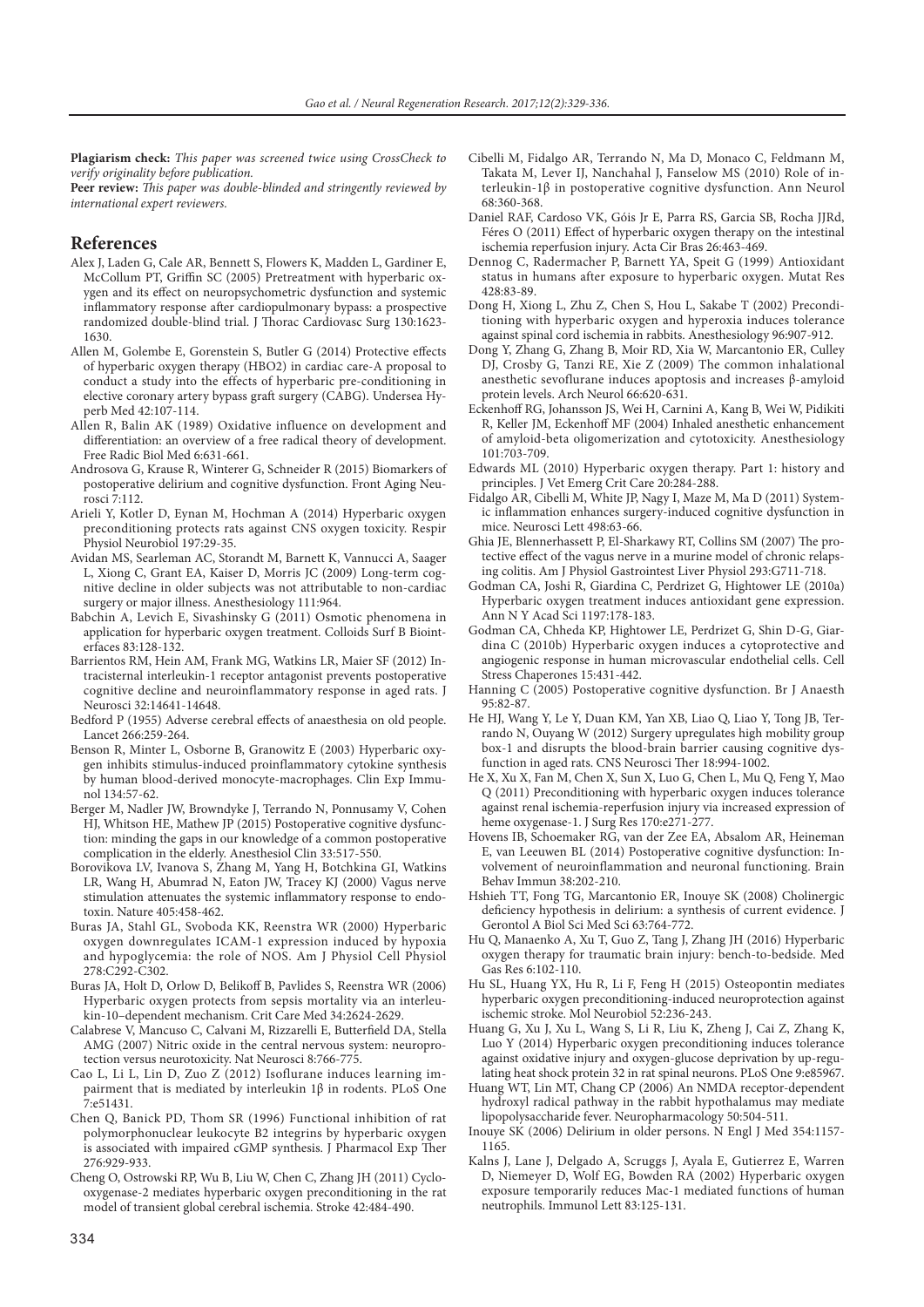- Kang N, Hai Y, Liang F, Gao CJ, Liu XH (2014) Preconditioned hyperbaric oxygenation protects skin flap grafts in rats against ischemia/ reperfusion injury. Mol Med Report 9:2124-2130.
- Kim CH, Choi H, Chun YS, Kim GT, Park JW, Kim MS (2001) Hyperbaric oxygenation pretreatment induces catalase and reduces infarct size in ischemic rat myocardium. Pflügers Archiv 442:519-525.
- Kindwall EP, Hunt TK (1995) Hyperbaric medicine practice. Plast Reconstr Surg 96:985.
- Kindwall EP, Wheland HT (1999) Hyperbaric medicine practice: Best Publishing Company.
- Kocaoğullar Y, Üstün ME, Avci E, Karabacakoglu A, Fossett D (2004) The role of hyperbaric oxygen in the management of subarachnoid hemorrhage. Intensive Care Med 30:141-146.
- Löndahl M (2012) Hyperbaric oxygen therapy as treatment of diabetic foot ulcers. Diabetes Metab Res Rev 28:78-84.
- Labrouche S, Javorschi S, Leroy D, Gbikpi-Benissan G, Freyburger G (1999) Influence of hyperbaric oxygen on leukocyte functions and haemostasis in normal volunteer divers. Thromb Res 96:309-315.
- Lahat N, Bitterman H, Yaniv N, Kinarty A, Bitterman N (1995) Exposure to hyperbaric oxygen induces tumour necrosis factor‐ alpha (TNF‐α) secretion from rat macrophages. Clin Exp Immunol 102:655-659.
- Li J, Liu W, Ding S, Xu W, Guan Y, Zhang JH, Sun X (2008) Hyperbaric oxygen preconditioning induces tolerance against brain ischemia– reperfusion injury by upregulation of antioxidant enzymes in rats. Brain Res 1210:223-229.
- Li Q, Li J, Zhang L, Wang B, Xiong L (2007) Preconditioning with hyperbaric oxygen induces tolerance against oxidative injury via increased expression of heme oxygenase-1 in primary cultured spinal cord neurons. Life Sci 80:1087-1093.
- Li Y, Dong H, Chen M, Liu J, Yang L, Chen S, Xiong L (2011) Preconditioning with repeated hyperbaric oxygen induces myocardial and cerebral protection in patients undergoing coronary artery bypass graft surgery: a prospective, randomized, controlled clinical trial. J Cardiothorac Vasc Anesth 25:908-916.
- Lin H, Chang CP, Lin HJ, Lin MT, Tsai CC (2012a) Attenuating brain edema, hippocampal oxidative stress, and cognitive dysfunction in rats using hyperbaric oxygen preconditioning during simulated high-altitude exposure. J Trauma Acute Care Surg 72:1220-1227.
- Lin KC, Niu KC, Tsai KJ, Kuo JR, Wang LC, Chio CC, Chang CP (2012b) Attenuating inflammation but stimulating both angiogenesis and neurogenesis using hyperbaric oxygen in rats with traumatic brain injury. J Trauma Acute Care Surg 72:650-659.
- Liu W, Liu K, Tao H, Chen C, Zhang JH, Sun X (2012) Hyperoxia preconditioning: the next frontier in neurology? Neurol Res 34:415-421.
- Lu P, Feng H, Yuan S, Zhang R, Li M, Hu R, Liu Z, Yin J (2013) Effect of preconditioning with hyperbaric oxygen on neural cell apoptosis after spinal cord injury in rats. J Neurosurg Sci 57:253-258.
- Lu PG, Hu SL, Hu R, Wu N, Chen Z, Meng H, Lin JK, Feng H (2012) Functional recovery in rat spinal cord injury induced by hyperbaric oxygen preconditioning. Neurol Res 34:944-951.
- Lu SM, Gui B, Dong HQ, Zhang X, Zhang SS, Hu LQ, Liu HL, Sun J, Qian YN (2015) Prophylactic lithium alleviates splenectomy-induced cognitive dysfunction possibly by inhibiting hippocampal TLR4 activation in aged rats. Brain Res Bull 114:31-41.
- Müller S, Krause N, Schmidt M, Münte T, Münte S (2004) Cognitive dysfunction after abdominal surgery in elderly patients. Z Gerontol Geriatr 37:475-485.
- Ma Y, Cheng Q, Wang E, Li L, Zhang X (2015) Inhibiting tumor necrosis factor-α signaling attenuates postoperative cognitive dysfunction in aged rats. Mol Med Report 12:3095-3100.
- Malik AB, Lo SK (1996) Vascular endothelial adhesion molecules and tissue inflammation. Pharmacol Rev 48:213-229.
- Matsunami T, Sato Y, Sato T, Ariga S, Shimomura T, Yukawa M (2010) Oxidative stress and gene expression of antioxidant enzymes in the streptozotocin-induced diabetic rats under hyperbaric oxygen exposure. Int J Clin Exp Pathol 3:177.
- Matsunami T, Sato Y, Hasegawa Y, Ariga S, Kashimura H, Sato T, Yukawa M (2011) Enhancement of reactive oxygen species and induction of apoptosis in streptozotocin-induced diabetic rats under hyperbaric oxygen exposure. Int J Clin Exp Pathol 4:255.
- Maulik N (2002) Redox signaling of angiogenesis. Antioxid Redox Signal 4:805-815.
- McDonagh DL, Mathew JP, White WD, Phillips-Bute B, Laskowitz DT, Podgoreanu MV, Newman MF (2010) Cognitive function after major noncardiac surgery, apolipoprotein E4 genotype, and biomarkers of brain injury. Anesthesiology 112:852.
- Micarelli A, Jacobsson H, Larsson S, Jonsson C, Pagani M (2013) Neurobiological insight into hyperbaric hyperoxia. Acta Physiologica 209:69-76.
- Mileski W, Winn R, Vedder N, Pohlman T, Harlan J, Rice C (1990) Inhibition of CD18-dependent neutrophil adherence reduces organ injury after hemorrhagic shock in primates. Surgery 108:206-212.
- Moller J, Cluitmans P, Rasmussen L, Houx P, Rasmussen H, Canet J, Rabbitt P, Jolles J, Larsen K, Hanning C (1998) Long-term postoperative cognitive dysfunction in the elderly: ISPOCD1 study. Lancet 351:857-861.
- Monk TG, Weldon BC, Garvan CW, Dede DE, Van Der Aa MT, Heilman KM, Gravenstein JS (2008) Predictors of cognitive dysfunction after major noncardiac surgery. Anesthesiololy 108:18-30.
- Morykwas MJ, Argenta L (1996) Nonsurgical modalities to enhance healing and care of soft tissue wounds. J South Orthop Assoc 6:279-288.
- Newman MF, Kirchner JL, Phillips-Bute B, Gaver V, Grocott H, Jones RH, Mark DB, Reves JG, Blumenthal JA (2001) Longitudinal assessment of neurocognitive function after coronary-artery bypass surgery. N Engl J Med 344:395-402.
- Newman S, Stygall J, Hirani S, Shaefi S, Maze M (2007) Postoperative cognitive dysfunction after noncardiac surgery: a systematic review. Anesthesiology 106:572-590.
- Nie H, Xiong L, Lao N, Chen S, Xu N, Zhu Z (2006) Hyperbaric oxygen preconditioning induces tolerance against spinal cord ischemia by upregulation of antioxidant enzymes in rabbits. J Cereb Blood Flow Metab 26:666-674
- Niu KC, Huang WT, Lin MT, Huang KF (2009) Hyperbaric oxygen causes both antiinflammation and antipyresis in rabbits. Eur J Pharmacol 606:240-245.
- Padgaonkar VA, Giblin FJ, Fowler K, Leverenz VR, Reddan JR, Dziedzic DC (1997) Heme oxygenase synthesis is induced in cultured lens epithelium by hyperbaric oxygen or puromycin. Exp Eye Res 65:435-443.
- Palzur E, Soliman K, Vaya J, Chezar I, Michelis R, Sela S (2011) Effects of hyperbaric oxygen (HBO) preconditioning on plasma constituents. Free Radic Biol Med 51:S97-S98.
- Peng Y, Feng SF, Wang Q, Wang HN, Hou WG, Xiong L, Luo ZJ, Tan QR (2010) Hyperbaric oxygen preconditioning ameliorates anxiety-like behavior and cognitive impairments via upregulation of thioredoxin reductases in stressed rats. Prog Neuropsychopharmacol Biol Psychiatry 34:1018-1025.
- Rothfuss A, Radermacher P, Speit G (2001) Involvement of heme oxygenase-1 (HO-1) in the adaptive protection of human lymphocytes after hyperbaric oxygen (HBO) treatment. Carcinogenesis 22:1979-1985.
- Rudolph JL, Ramlawi B, Kuchel GA, McElhaney JE, Xie D, Sellke FW, Khabbaz K, Levkoff SE, Marcantonio ER (2008) Chemokines are associated with delirium after cardiac surgery. J Gerontol A Biol Sci Med Sci 63:184-189.
- Selnes OA, Gottesman RF, Grega MA, Baumgartner WA, Zeger SL, McKhann GM (2012) Cognitive and neurologic outcomes after coronary-artery bypass surgery. N Engl J Med 366:250-257.
- Shoair OA, Grasso II MP, Lahaye LA, Daniel R, Biddle CJ, Slattum PW (2015) Incidence and risk factors for postoperative cognitive dysfunction in older adults undergoing major noncardiac surgery: A prospective study. J Anaesthesiol Clin Pharmacol 31:30.
- Simsek K, Ay H, Topal T, Ozler M, Uysal B, Ucar E, Acikel CH, Yesilyurt O, Korkmaz A, Oter S (2011) Long-term exposure to repetitive hyperbaric oxygen results in cumulative oxidative stress in rat lung tissue. Inhal Toxicol 23:166-172.
- Steinmetz J, Christensen KB, Lund T, Lohse N, Rasmussen LS (2009) Long-term consequences of postoperative cognitive dysfunction. Anesthesiology 110:548-555.
- Stetler RA, Leak RK, Gan Y, Li P, Zhang F, Hu X, Jing Z, Chen J, Zigmond MJ, Gao Y (2014) Preconditioning provides neuroprotection in models of CNS disease: paradigms and clinical significance. Prog Neurobiol 114:58-83.